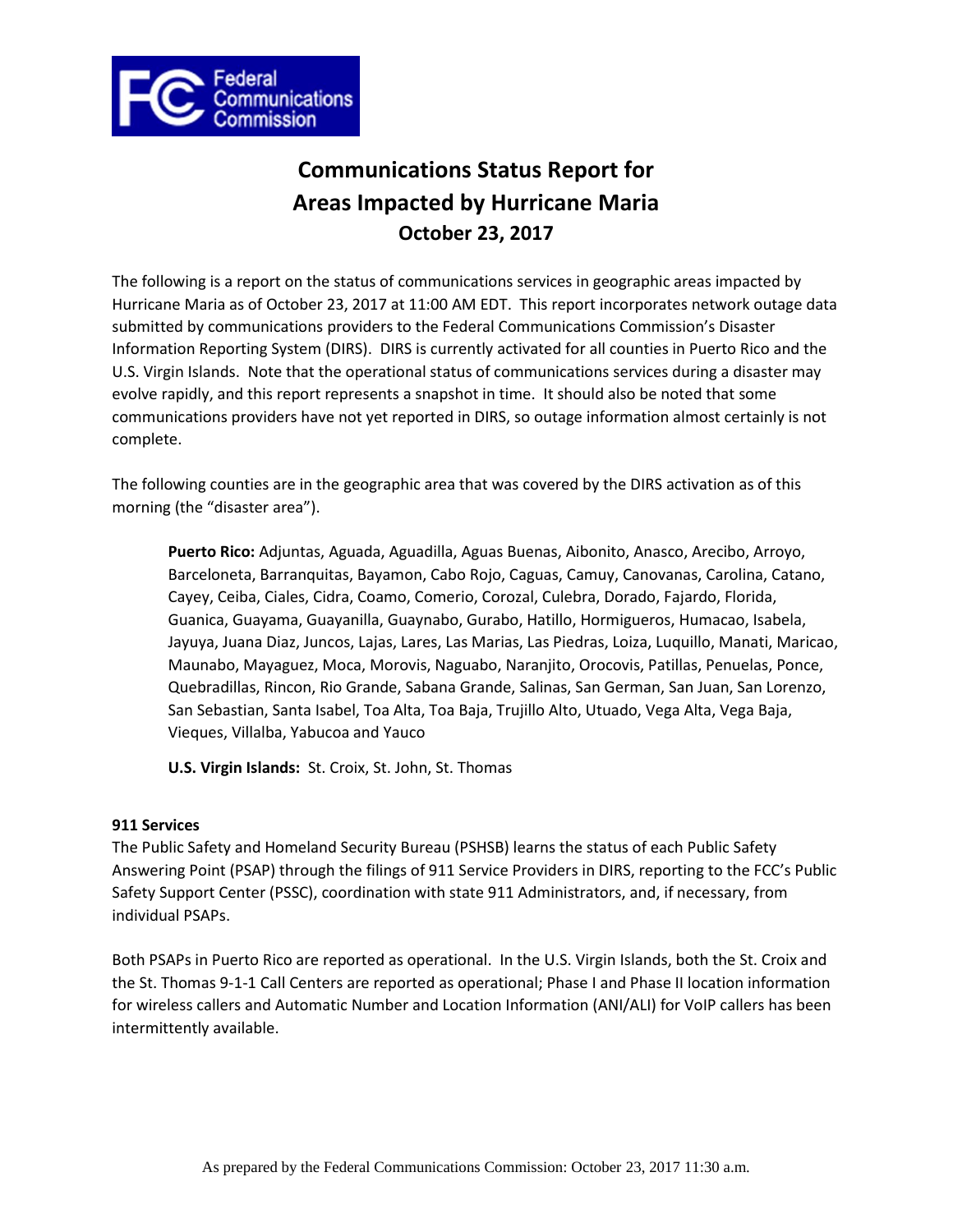

# **Wireless Services**

The following section describes the status of wireless communications services and restoration in the disaster area, including the percentage of cell sites out of service for each county.

The following map of the disaster area illustrates which counties in Puerto Rico are most affected:

# **Percent Cell Sites Out-of-Service By County**



10/23/2017 11:00:21 AM

 $1 - 20 - 21 - 40 - 41 - 60 - 61 - 80 - 81 - 100$ 

The information shown was provided by the signatories to the Wireless Resiliency Cooperative Framework and several additional companies that agreed to allow us to include their data in the aggregated data:

**Puerto Rico:** 66.1% (down slightly from 66.6% yesterday) of the cell sites are out of service. All counties in Puerto Rico except Camuy, Carolina, Guaynabo, Hatillo, San Juan, and Toa Baja, have greater than 50% of their cell sites out of service. 4 (same as yesterday) out of the 78 counties in Puerto Rico have 100% of their cell sites down.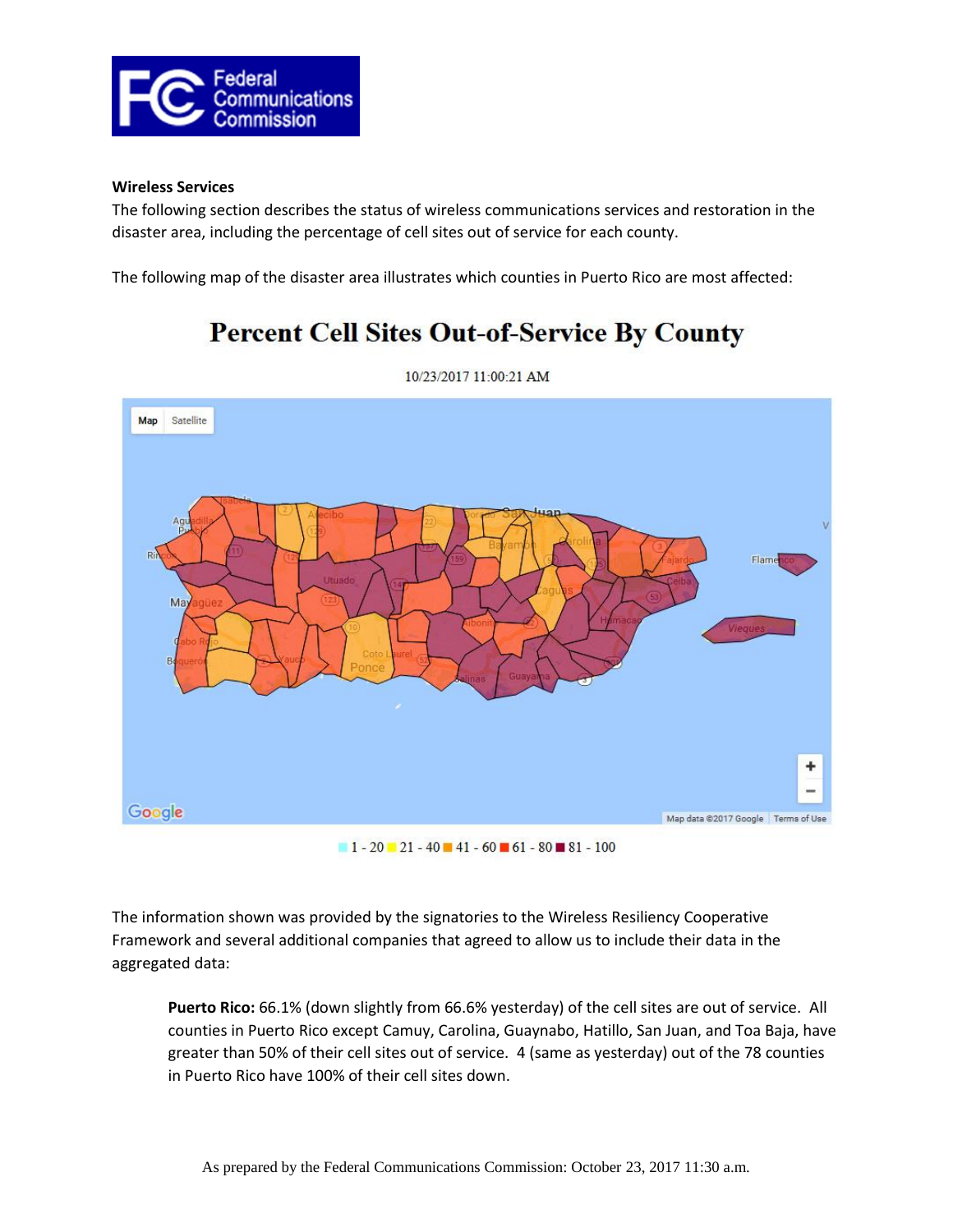

The wireless companies have opened up roaming on the islands so that they, collectively, can serve the maximum population of the islands with the current coverage available. They are coordinating and prioritizing the recovery of cell sites and placement of temporary assets with the other carriers to maximize the coverage for all subscribers. Satellite Cells on Light Trucks (COLTs) have been deployed in Aguadilla, Arecibo, Cayey, Caomo Sur, Fajardo, Guayama, Manati, Mayaguez Mesa, San German, Vega Baja, and Yauco and Terrestrial Cells on Wheels (COWs)/COLTs in Humacao, Quebradillas, Rio Grande, and Utuado. Approximately 63% (up from 61% last week) of the population was reported to be covered by the wireless carriers in Puerto Rico.

**U.S. Virgin Islands:** Overall, 55.4% (up from 52.1% yesterday) of cell sites are out of service. 88.9% (same as yesterday) of cell sites in St. John are out of service. Approximately 91% (up from 88% last week) of the population was reported to be covered by the wireless carriers in the U.S. Virgin Islands.

The tables below provide the percentage of cell sites out of service by county per state or territory. Counties highlighted in red have 100% of their cell sites out of service.

| <b>State</b> | <b>Affected</b><br><b>Counties</b> | <b>Cell Sites</b><br>Served | <b>Cell Sites</b><br>Out | Percent<br>Out | <b>COWs or</b><br><b>COLTs</b><br><b>Deployed</b> |
|--------------|------------------------------------|-----------------------------|--------------------------|----------------|---------------------------------------------------|
| PR           | <b>ADJUNTAS</b>                    | 10                          | $\overline{7}$           | 70.0%          |                                                   |
| PR           | <b>AGUADA</b>                      | 18                          | 12                       | 66.7%          |                                                   |
| <b>PR</b>    | <b>AGUADILLA</b>                   | 47                          | 34                       | 72.3%          | Yes                                               |
| <b>PR</b>    | <b>AGUAS BUENAS</b>                | 20                          | 19                       | 95.0%          |                                                   |
| <b>PR</b>    | <b>AIBONITO</b>                    | 21                          | 14                       | 66.7%          |                                                   |
| <b>PR</b>    | ANASCO                             | 15                          | 14                       | 93.3%          |                                                   |
| PR           | <b>ARECIBO</b>                     | 68                          | 47                       | 69.1%          | Yes                                               |
| PR           | <b>ARROYO</b>                      | 10                          | 9                        | 90.0%          |                                                   |
| PR           | <b>BARCELONETA</b>                 | 24                          | 21                       | 87.5%          |                                                   |
| <b>PR</b>    | <b>BARRANQUITAS</b>                | 17                          | 14                       | 82.4%          |                                                   |

# **Puerto Rico:**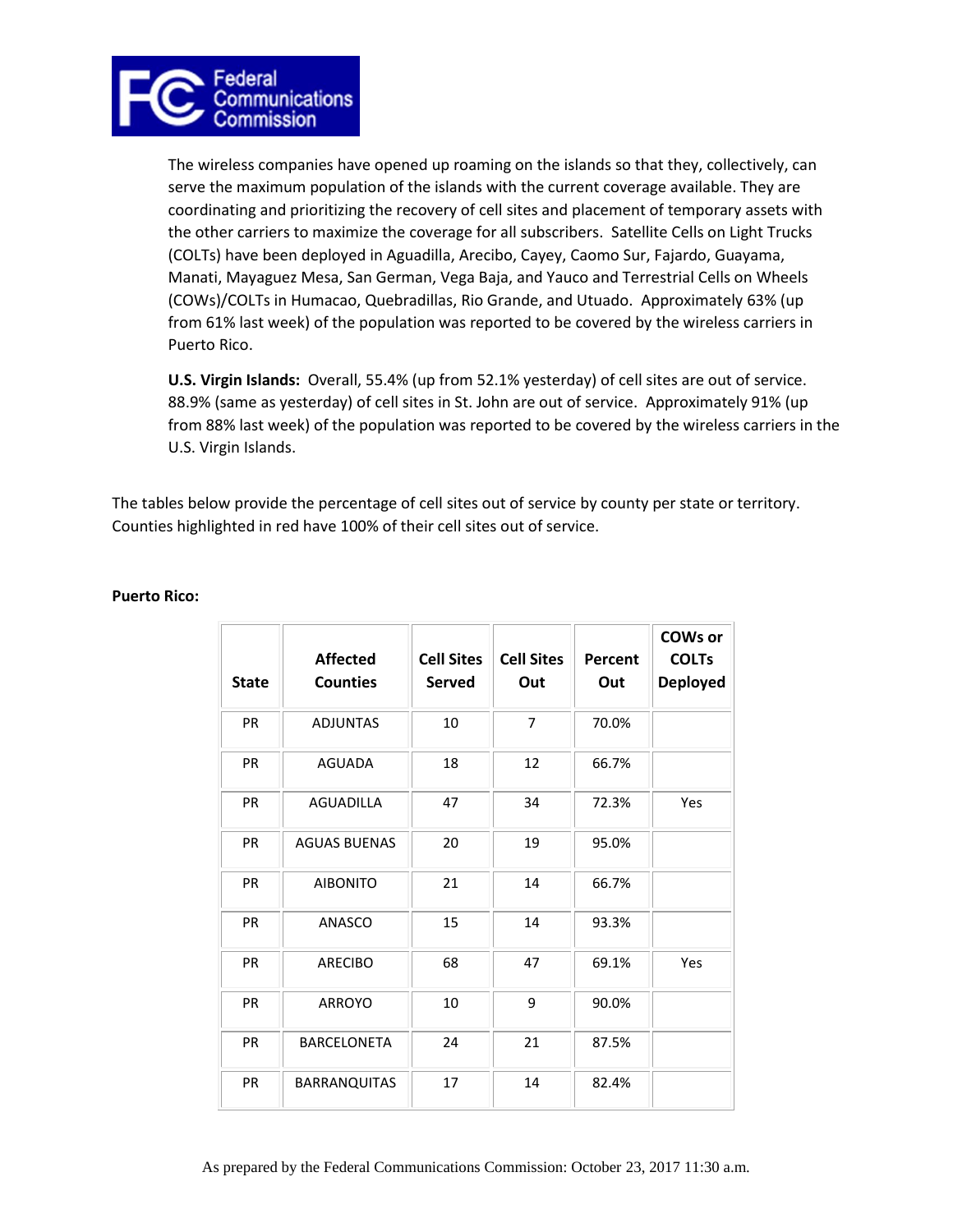

| PR | <b>BAYAMON</b>    | 154 | 78     | 50.6% |     |
|----|-------------------|-----|--------|-------|-----|
| PR | CABO ROJO         | 50  | 38     | 76.0% |     |
| PR | CAGUAS            | 91  | 51     | 56.0% |     |
| PR | CAMUY             | 17  | 8      | 47.1% |     |
| PR | CANOVANAS         | 30  | 25     | 83.3% |     |
| PR | CAROLINA          | 130 | 62     | 47.7% |     |
| PR | CATANO            | 21  | 12     | 57.1% |     |
| PR | CAYEY             | 45  | 33     | 73.3% | Yes |
| PR | <b>CEIBA</b>      | 12  | $10\,$ | 83.3% |     |
| PR | <b>CIALES</b>     | 13  | 11     | 84.6% |     |
| PR | <b>CIDRA</b>      | 27  | 23     | 85.2% |     |
| PR | COAMO             | 21  | 17     | 81.0% |     |
| PR | COMERIO           | 18  | 16     | 88.9% |     |
| PR | COROZAL           | 22  | 20     | 90.9% |     |
| PR | <b>CULEBRA</b>    | 9   | 8      | 88.9% |     |
| PR | <b>DORADO</b>     | 45  | 26     | 57.8% |     |
| PR | <b>FAJARDO</b>    | 35  | 28     | 80.0% | Yes |
| PR | <b>FLORIDA</b>    | 6   | 4      | 66.7% |     |
| PR | <b>GUANICA</b>    | 17  | 11     | 64.7% |     |
| PR | <b>GUAYAMA</b>    | 30  | 26     | 86.7% | Yes |
| PR | <b>GUAYANILLA</b> | 10  | 7      | 70.0% |     |
| PR | <b>GUAYNABO</b>   | 95  | 41     | 43.2% |     |
| PR | <b>GURABO</b>     | 33  | 23     | 69.7% |     |
| PR | <b>HATILLO</b>    | 29  | 14     | 48.3% |     |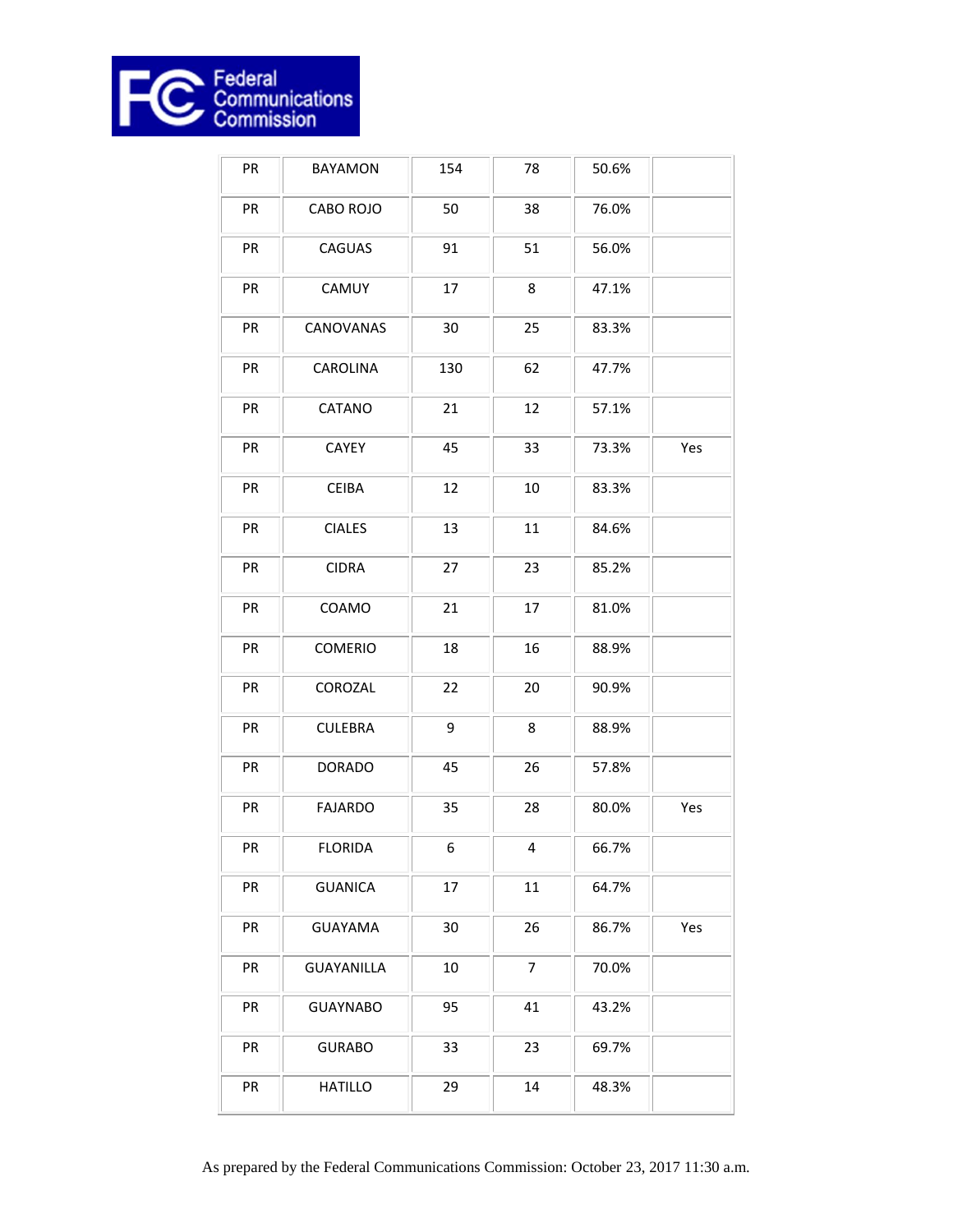

| PR | <b>HORMIGUEROS</b> | 10             | 8         | 80.0%  |     |
|----|--------------------|----------------|-----------|--------|-----|
| PR | <b>HUMACAO</b>     | 42             | 38        | 90.5%  | Yes |
| PR | <b>ISABELA</b>     | 33             | 25        | 75.8%  |     |
| PR | <b>JAYUYA</b>      | $\overline{7}$ | 6         | 85.7%  |     |
| PR | <b>JUANA DIAZ</b>  | 32             | 22        | 68.8%  |     |
| PR | <b>JUNCOS</b>      | 22             | 18        | 81.8%  |     |
| PR | LAJAS              | 19             | 11        | 57.9%  |     |
| PR | LARES              | 15             | 12        | 80.0%  |     |
| PR | <b>LAS MARIAS</b>  | 9              | 8         | 88.9%  |     |
| PR | <b>LAS PIEDRAS</b> | 18             | 18        | 100.0% |     |
| PR | LOIZA              | 12             | 11        | 91.7%  |     |
| PR | LUQUILLO           | 13             | 10        | 76.9%  |     |
| PR | <b>MANATI</b>      | 28             | 22        | 78.6%  | Yes |
| PR | <b>MARICAO</b>     | 5              | $\pmb{4}$ | 80.0%  |     |
| PR | <b>MAUNABO</b>     | 11             | 11        | 100.0% |     |
| PR | MAYAGUEZ           | 66             | 49        | 74.2%  | Yes |
| PR | <b>MOCA</b>        | 19             | 15        | 78.9%  |     |
| PR | <b>MOROVIS</b>     | 21             | 17        | 81.0%  |     |
| PR | <b>NAGUABO</b>     | 23             | 23        | 100.0% |     |
| PR | NARANJITO          | 24             | 17        | 70.8%  |     |
| PR | <b>OROCOVIS</b>    | 15             | 12        | 80.0%  |     |
| PR | <b>PATILLAS</b>    | 15             | 14        | 93.3%  |     |
| PR | PENUELAS           | 19             | 15        | 78.9%  |     |
| PR | <b>PONCE</b>       | 101            | 57        | 56.4%  |     |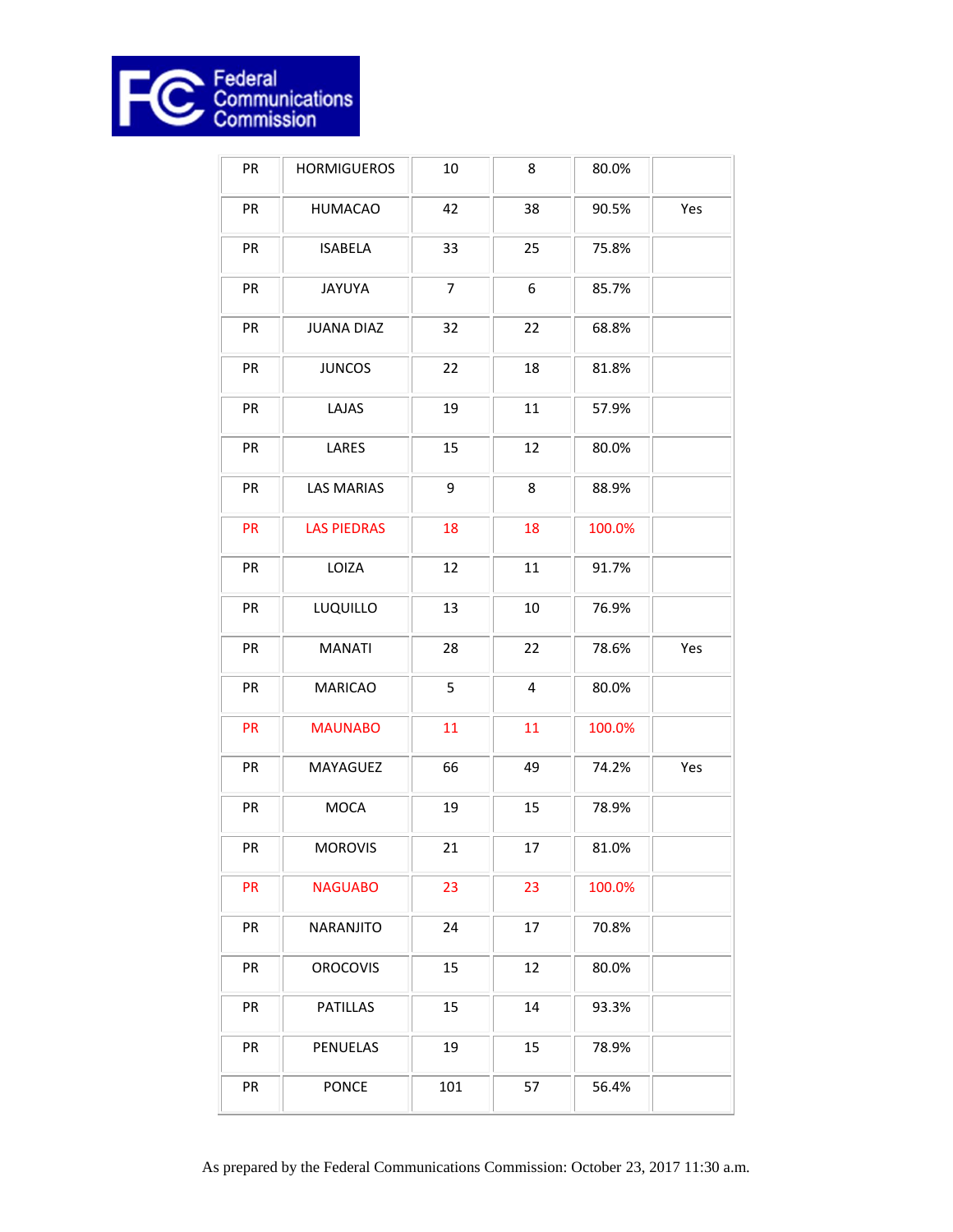

| PR           | QUEBRADILLAS         | 19    | 12    | 63.2%  | Yes |
|--------------|----------------------|-------|-------|--------|-----|
| PR           | <b>RINCON</b>        | 15    | 11    | 73.3%  |     |
| PR           | RIO GRANDE           | 43    | 34    | 79.1%  | Yes |
| PR           | SABANA GRANDE        | 13    | 9     | 69.2%  |     |
| PR           | SALINAS              | 29    | 25    | 86.2%  |     |
| PR           | <b>SAN GERMAN</b>    | 25    | 14    | 56.0%  | Yes |
| PR           | <b>SAN JUAN</b>      | 358   | 156   | 43.6%  |     |
| PR           | <b>SAN LORENZO</b>   | 22    | 21    | 95.5%  |     |
| PR           | <b>SAN SEBASTIAN</b> | 21    | 18    | 85.7%  |     |
| PR           | <b>SANTA ISABEL</b>  | 18    | 14    | 77.8%  |     |
| PR           | <b>TOA ALTA</b>      | 43    | 24    | 55.8%  |     |
| PR           | <b>TOA BAJA</b>      | 54    | 23    | 42.6%  |     |
| PR           | TRUJILLO ALTO        | 46    | 39    | 84.8%  |     |
| PR           | <b>UTUADO</b>        | 21    | 19    | 90.5%  | Yes |
| PR           | <b>VEGA ALTA</b>     | 27    | 24    | 88.9%  |     |
| PR           | <b>VEGA BAJA</b>     | 34    | 20    | 58.8%  | Yes |
| PR           | <b>VIEQUES</b>       | 12    | 11    | 91.7%  |     |
| PR           | VILLALBA             | 9     | 6     | 66.7%  |     |
| PR           | <b>YABUCOA</b>       | 31    | 31    | 100.0% |     |
| PR           | YAUCO                | 19    | 13    | 68.4%  | Yes |
| <b>TOTAL</b> |                      | 2,648 | 1,750 | 66.1%  |     |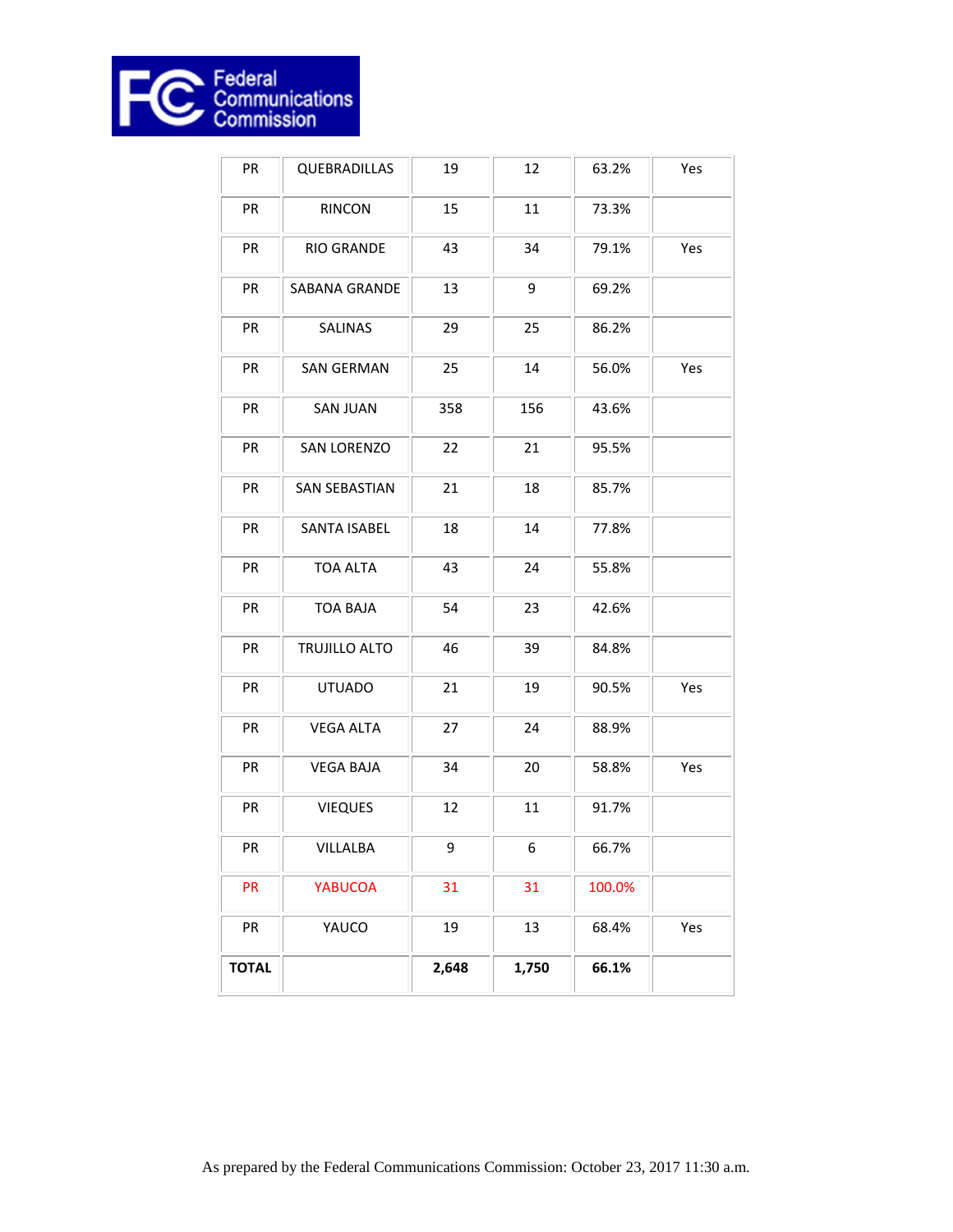

# **U.S. Virgin Islands:**

| <b>State</b> | <b>Affected Counties Cell Sites Served Cell Sites Out Percent Out</b> |     |    |       |
|--------------|-----------------------------------------------------------------------|-----|----|-------|
| VI           | <b>ST. CROIX</b>                                                      |     | 25 | 54.3% |
| VI           | <b>ST. JOHN</b>                                                       |     |    | 88.9% |
| VI           | <b>ST. THOMAS</b>                                                     | 66  | 34 | 51.5% |
| <b>TOTAL</b> |                                                                       | 121 | 67 | 55.4% |

#### **Cable Systems and Wireline (Combined)**

Since there are widespread power outages in Puerto Rico and the U.S. Virgin Islands, the FCC has received reports that large percentages of consumers are without either cable services or wireline service (one Puerto Rico cable company has reported that approximately 1% of its consumers have had service restored). In Puerto Rico, there are at least 1 (down from 2 yesterday) switches that are out of service due to either SS7 or toll isolation.

#### **Broadcast**

The following provides broadcast status based on data collected from DIRS input, FEMA reports, and FCC scans/outreach.<sup>1</sup>.

#### Television stations status:

# **Puerto Rico:**

4 TV stations are confirmed operational (WKAQ, WIPR. WNJX, WTIN)

2 TV station are suspected to be out of service (WIPM, WELU)

62 (up from 59) TV stations have been issued Special Temporary Authority to be offline

# **U.S. Virgin Islands:** (no change from yesterday)

14 TV stations have been issued Special Temporary Authority to be offline

#### AM Radio stations status:

 $\overline{\phantom{a}}$ 

**Puerto Rico:** (No change from yesterday)

44 AM radio stations are confirmed operational (WA2XPA, WALO, WAPA, WBMJ, WBQN, WCMN, WCPR, WDEP, WENA, WEXS, WGDL, WI2XAC, WI2XSO, WI3XSO, WIAC,

<sup>&</sup>lt;sup>1</sup> When broadcast stations are listed as "suspected to be out of service", the statement is based on field scanning of relevant bands. Stations listed may be operating on reduced power or on a reduced schedule.